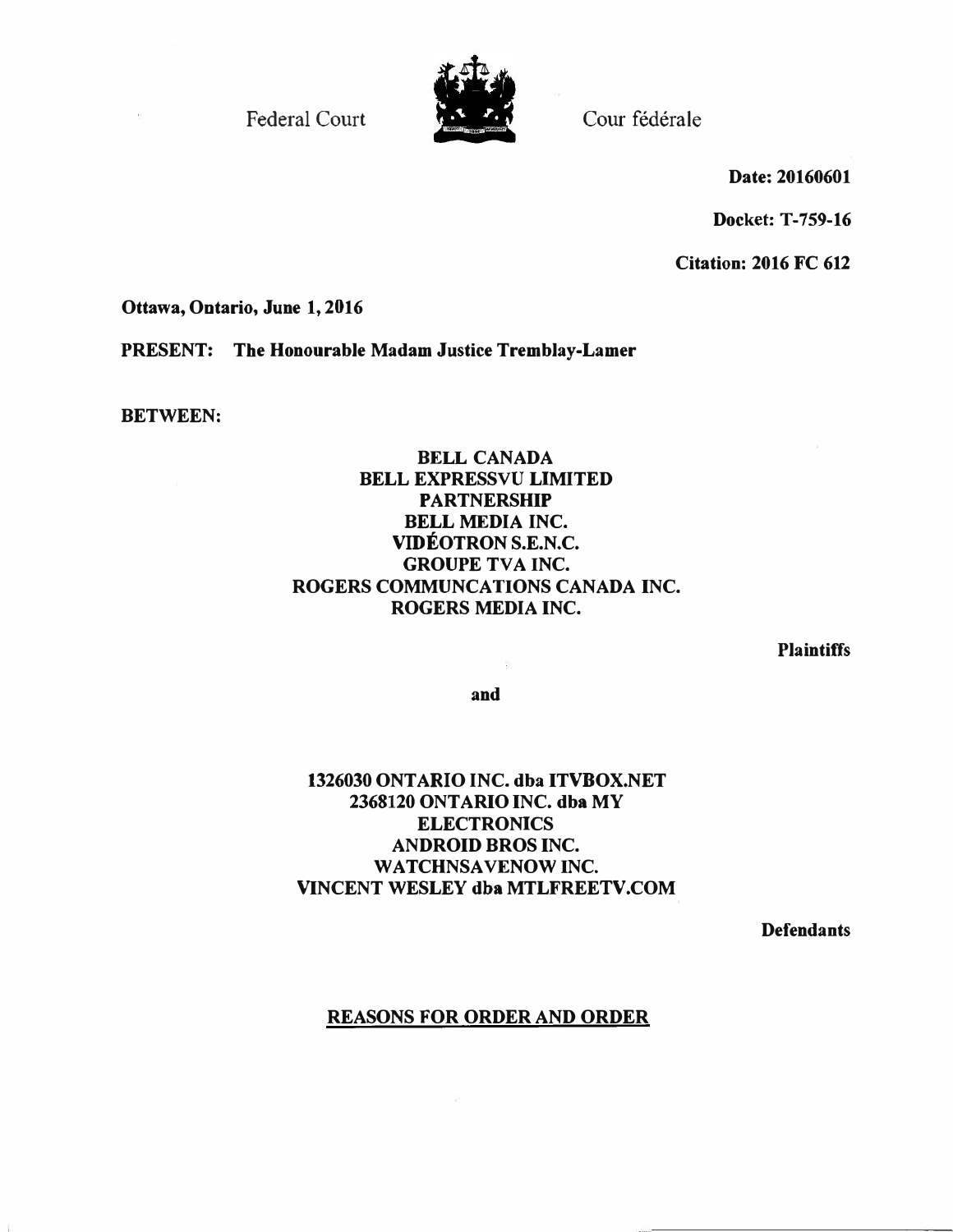## I. Preliminary Issue

[1] A preliminary issue arose as to whether the May 25, 2016 hearing in Ottawa was on the motion for an interim injunction pursuant to Rule 374 of the Federal Courts Rules, SOR/98-106, or for an interlocutory injunction pursuant to Rule 373. The Court held that proceedings would continue on the issue of the interlocutory injunction, as this motion was neither urgent nor  $ex$ parte.

## II. Nature of the Matter

[2] The Plaintiffs are seeking an interlocutory injunction primarily to restrain the Defendants from:

- a) communicating works for which the copyright is owned by the Plaintiffs (the Programs];
- b) manufacturing, importing, distributing, leasing, offering for sale, selling, installing, modifying, operating or possessing pre-loaded set-top boxes that are used or intended to be used to receive the Plaintiffs' subscription programming signal after it has been decoded without authorization from the Plaintiffs;
- c) inducing or authorizing anyone to initiate acts of infringement of the Plaintiffs' rights to communicate their own programs to the public or reproduce the programs or communication signal on which the programs are carried, including by configuring, advertising or selling pre-loaded set-top boxes including set-top boxes that permit users to permanently download the content they access; Plaintiffs are seeking an interlocutory injunction primarily to restrain the Defendants<br>municating works for which the copyright is owned by the Plaintiffs [the Programs];<br>tufacturing, importing, distributing, leasing, off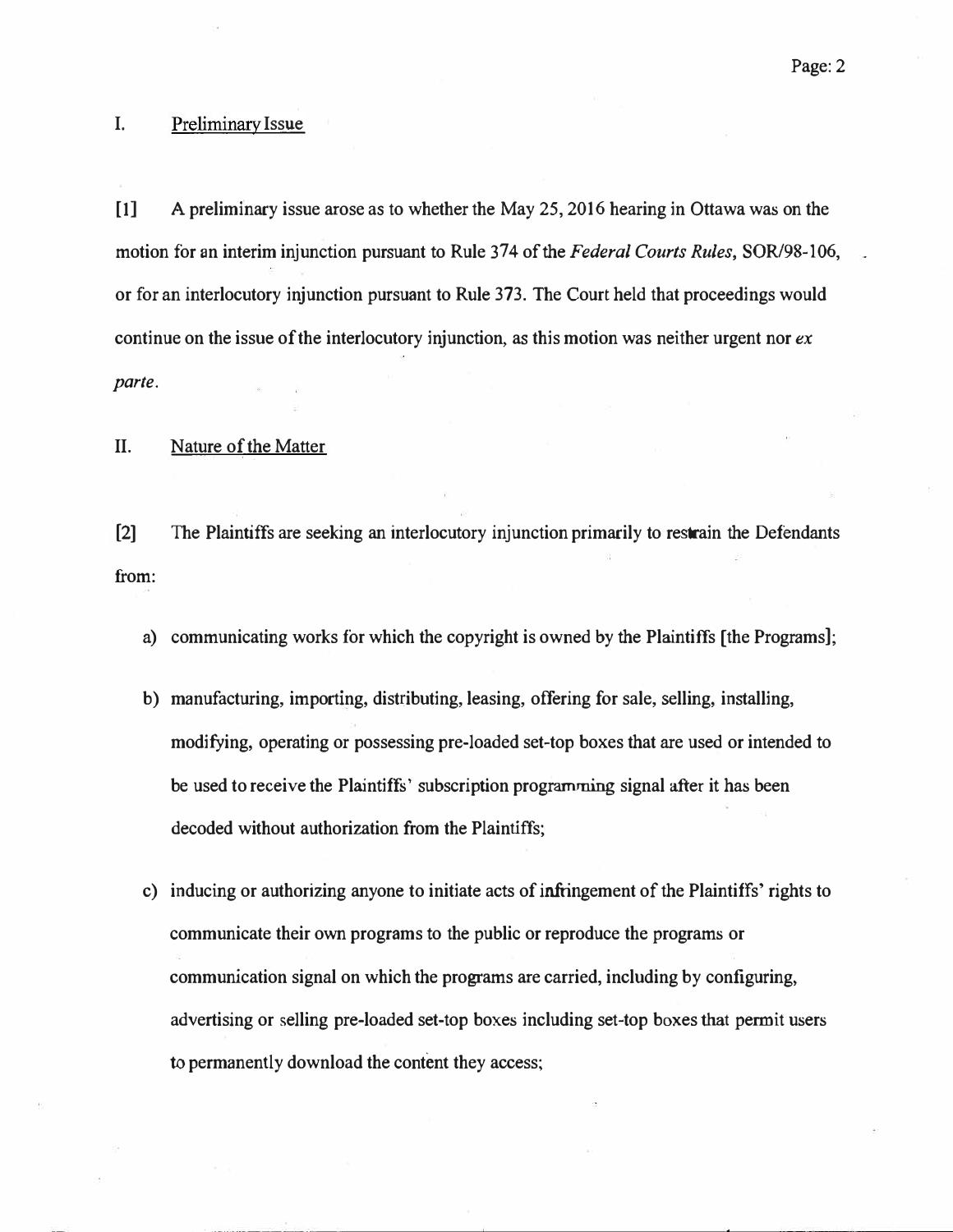d) advertising, offering for sale or selling subscriptions to Private Internet Protocol Television [IPTV] Services.

III. Facts

[3] The Plaintiffs Bell Media Inc., Rogers Media Inc., and Groupe TV A me. [collectively the Media Plaintiffs] are well-known Canadian broadcasters that own and operate a number of television stations throughout Canada broadcasting a variety of television programs, for which they own the Canadian rights.

[4] The Plaintiffs Bell Canada, Bell Expressvu Limited Partnership, Rogers Communications Canada Inc. and Videotron s.e.n.c. [collectively the Distribution Plaintiffs] are broadcast distribution undertakings, which receive broadcasts from a number of television stations and retransmit them to subscribers by various means of telecommunication.

[5] The Defendants are individuals and businesses which sell set-top boxes, electronic devices that can be connected to any standard television set in order to provide additional functionalities to that television, on which they have previously installed and configured a set of applications. This distinguishes the Defendants' "pre-loaded" set-top boxes from those generally found in retail stores, which do not contain any pre-loaded applications, or contain only basic applications, such that the user must actively seek out and install the applications he or she wishes to use.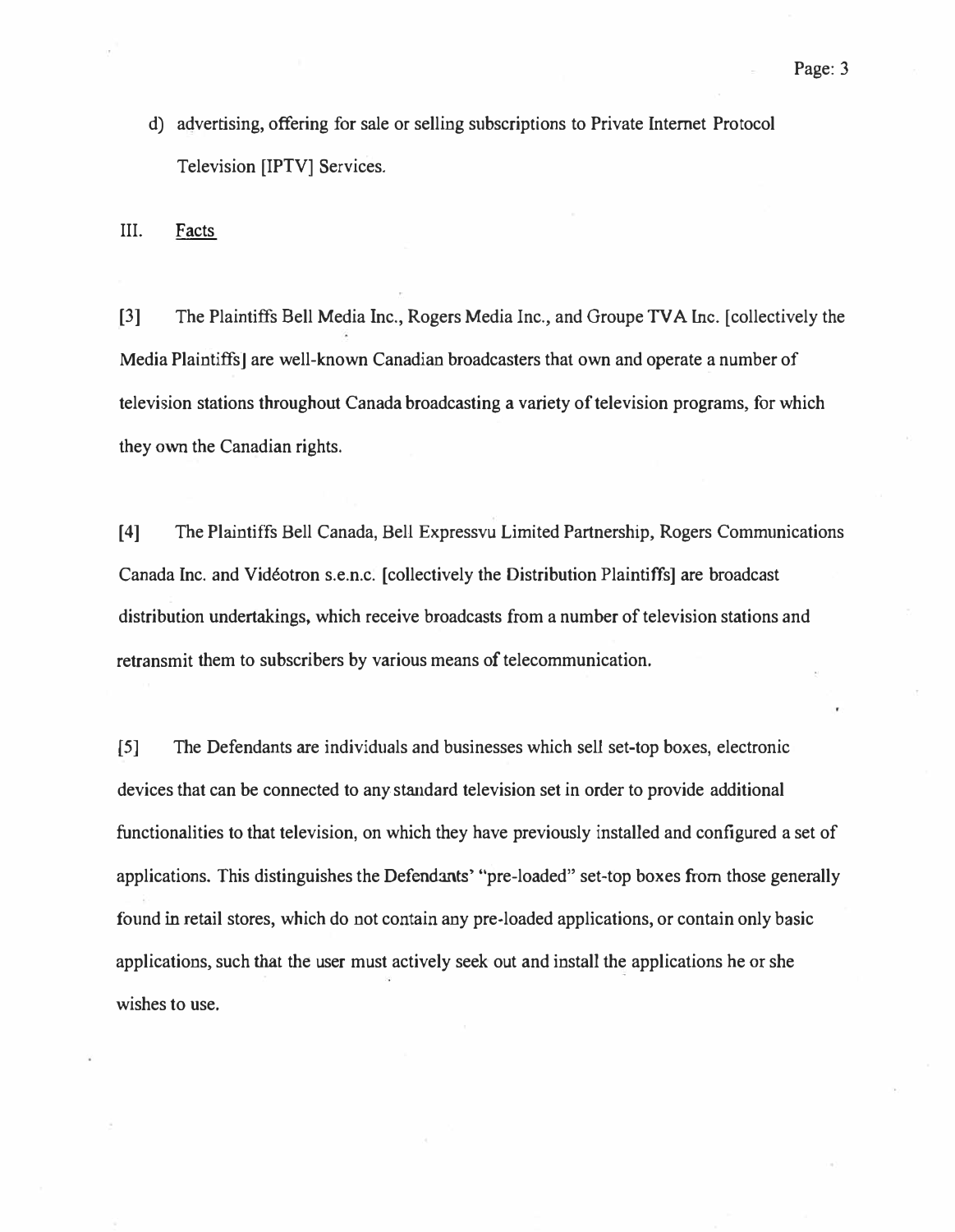[6] Around April 2015, the Bell Plaintiffs became aware that pre-loaded set-top boxes were an emerging trend and began investigating them. Videotron also became aware of the trend sometime in 2015 and the Rogers Plaintiffs began their own investigation in 2016.

[7] Between April 2015 and April 2016, the Plaintiffs' experts on fraud, piracy and technology investigated the trend and tested the Defendants' products. They found that the devices sold by the Defendants could be used to access protected content produced and/or retransmitted by the Plaintiffs using  $\delta n$  ine streaming websites, and that the Defendants advertised their products as a way to access free television content and avoid cable bills. They also noticed a significant increase in the prominence of pre-loaded set-top boxes, the product appearing at trade shows and sold at dedicated brick-and-mortar locations.

[8] The Plaintiffs specifically identified three types of pre-installed applications which they submit could be used to access copyrighted content:

- A. KODI: with the proper add-on(s), the open-source media player KODI could be used to access online streaming websites;
- B. Showbox: the media player software Showbox could be used to access online streaming websites and permanently download content such as television programming or motion pictures; and
- C. Private IPTV Services: these are private Internet servers which re-transmit television broadcasts over the Internet, usually for a monthly fee.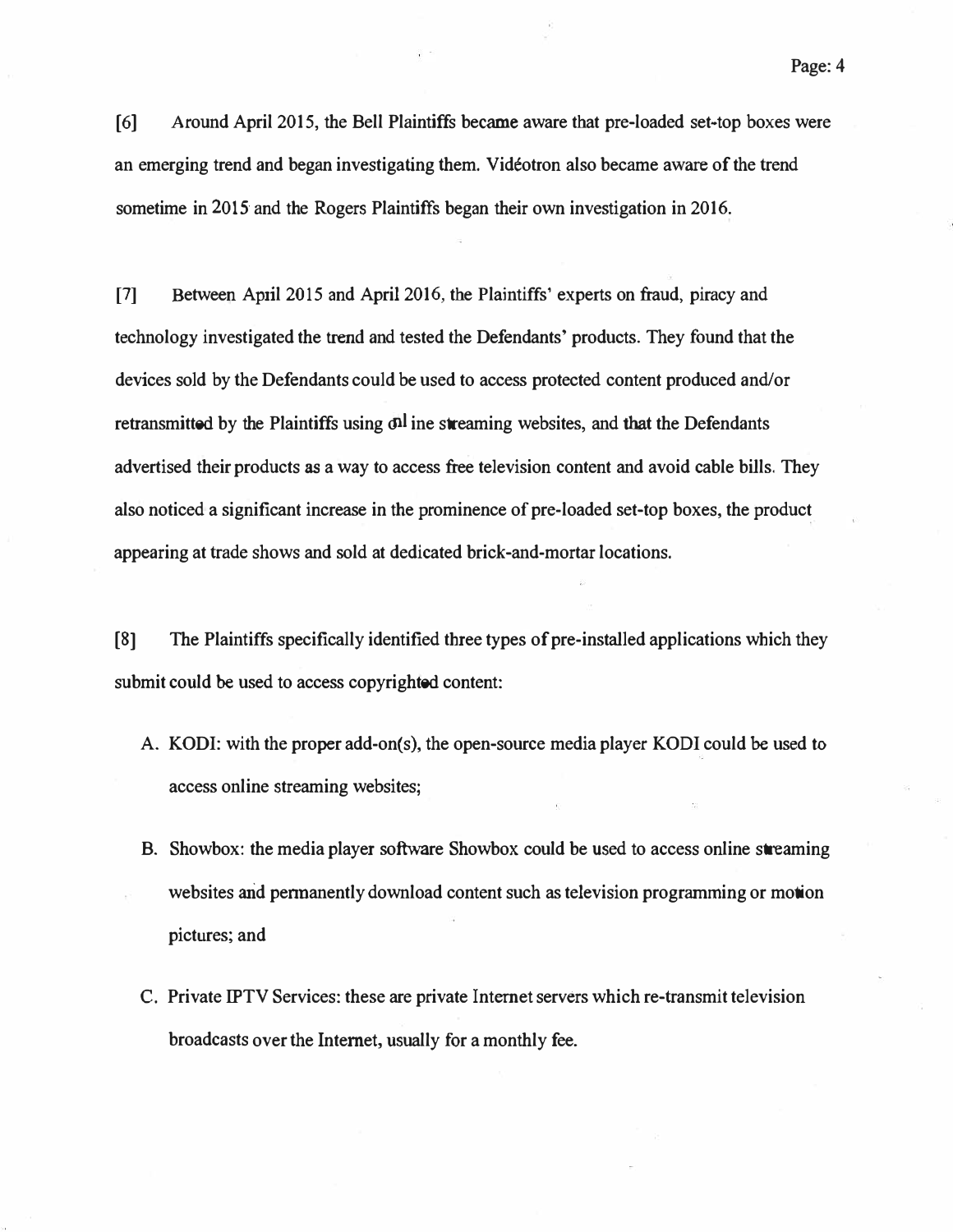IV. Issue

[9] Should an interlocutory injunction be issued?

V. Submissions of the Parties

A. The Plaintiffs

[10] The Plaintiffs submit that there is a serious issue to be tried because they have made out a strong *prima facie* case for copyright infringement by the Defendants. The Defendants' products enable and facilitate unauthorized access to the Media Plaintiffs' programs through applications which seed them from illegal streaming sites and allow the consumers to view and/or download them on their own device, thus infringing their copyright as understood per section 27 of the Copyright Act, RSC 1985, c C-42. Because the Defendants are directly engaged in the selection of the content to which users will have access, they are not shielded from liability by section 2.4 of the Copyright Act.

[11] The Plaintiffs also contend there is a strong *prima facie* case that the sale of pre-loaded set-top boxes constitutes the sale of equipment or devices intended to be used to receive illegally-decrypted programming, contrary to paragraph  $10(1)(b)$  of the Radiocommunication Act, RSC 1985, c R-2. This would be the case, for instance, where users access streaming sites that rebroadcast the Distribution Plaintiffs' programming without authorization. Both the Media Plaintiffs and Distribution Plaintiffs allege significant loss and damages as a result.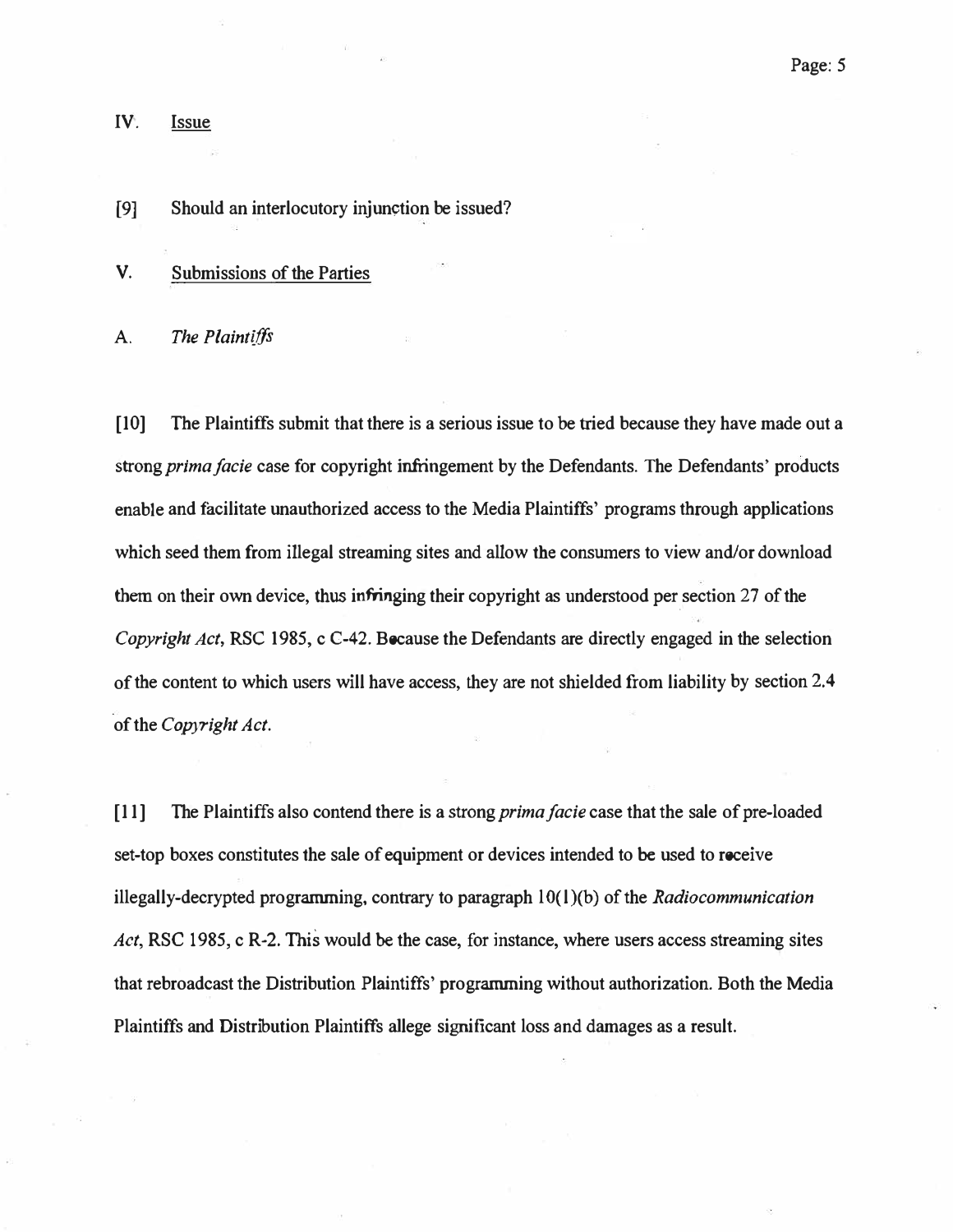[12] The Plaintiffs further submit that in cases of blatant copyright infringement such as this one, they do not need to show irreparable harm in order to obtain an interlocutory injunction. A strong case on one of the three factors can also lower the threshold for the remaining factors. (Geophysical Service Incorporated v Canada-Nova-Scotia Offshore Petrolium Board, 2014 FC 450 at para 36 [Geophysical Service Inc]). Nevertheless, the Plaintiffs argue that they will suffer irreparable harm if the injunction is not granted because pre-loaded set-top boxes represent an existential threat to the Plaintiffs' line of business as piracy is one of the top causes for declining subscriptions for television services in Canada and leads to annual decreases in revenue. It is also unlikely that the Defendants or any defendant who may be added to the action would have the financial resources to compensate the Plaintiffs by way of damages for the prejudice that they suffer as a result of lost subscribers and the vast amount of infringement caused by the use of pre-loaded set-top boxes.

[ 13] On the balance of convenience issue the Plaintiffs submit that whereas the sale of preloaded top-set boxes pose a significant existential threat to their operations and erodes their business, the Defendants would not suffer harm from being enjoined to cease their illegal activities. Moreover, their otherwise lawful activities will be unaffected by the issuance of an interlocutory injunction.

[14] The Plaintiffs further submit that an injunction is necessary in light of the growing number of lost customers due to the pre-loaded set-top boxes sold by the Defendants. The injunction would also have a dissuasive effect on other individuals or business currently engaged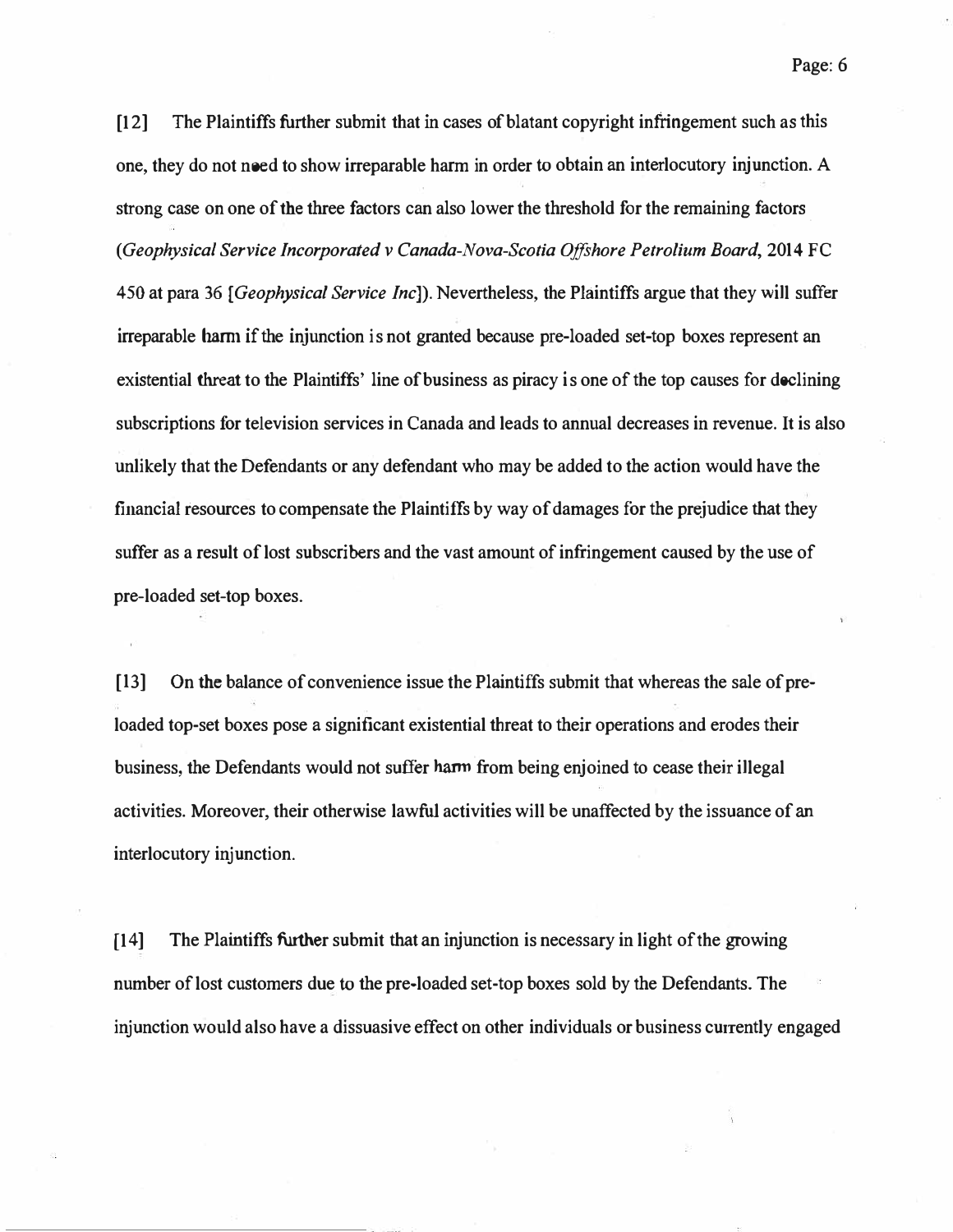. in the same illegal activities as the Defendants, and would dissuade others from engaging in these activities.

VI. The Defendants

[15] Of the five Defendants only Mr. Vincent Wesley doing business as MtlFreeTV.com, filed a record and appeared at the injunction hearing,

[16] Mr. Wesley submits that there is no serious question to be tried because the Plaintiffs have not made a *prima facie* case for copyright infringement. He argues that pre-loaded set-top boxes are a piece of hardware, operating in the same manner as a tablet or a computer, on which anyone can install applications which are freely available to the public though the Apple Store, Google Play or the Internet. He does not develop, produce, service or maintain the software that is pre-loaded on the set-top boxes. Set-top boxes are nothing more than a conduit with substantial non-infringing uses. Moreover, he argues that the inducement doctrine has not been recognized in Canadian copyright law.

[17] On the issue of irreparable harm, Mr. Wesley contends that the Plaintiffs have not demonstrated in any way that any decrease in subscriptions to the services they offer is due to the sale of pre-loaded set-top boxes. The Plaintiffs merely refer to piracy as a whole. The jurisprudence makes it clear that irreparable harm must be clear and not simply rest on conjecture.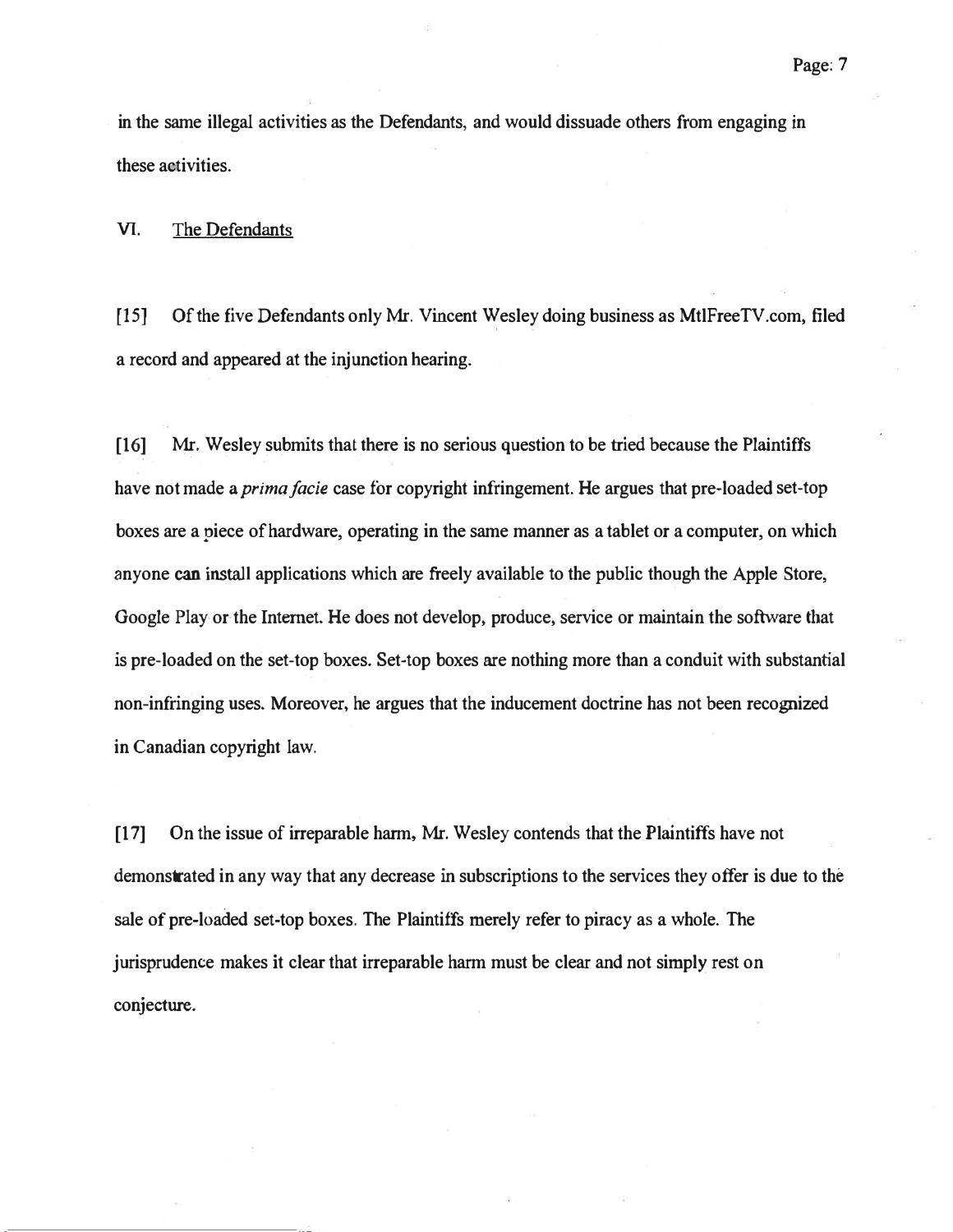[18] Finally, he submits that the balance of convenience rests in his favour because set-top boxes have substantial legal uses and constitute the only source of his business revenue.

VII. Analysis

[19] It is trite law that for an interlocutory injunction to be granted three conditions must be reunited: (a) there must be a serious question to be tried; (b) there must be irreparable harm; and ( c) the balance of convenience must weigh in the favour of the person requesting the injunction (RJR-MacDonald Inc v Canada (Attorney General), [1994] 1 SCR 311, 54 CPR (3d) 114).

A. Serious Issue

[20] In the present case, I am satisfied that the Plaintiffs have demonstrated that there is a serious issue to be tried.

[21] Sections 2.4, 3 and 21 of the *Copyright Act* give the Plaintiffs the exclusive rights to communicate their programs to the public by telecommunication via television broadcast, including the right to make these programs available in a way that allows a member of the public to access them at a time and place chosen by him or her, the right to reproduce the programs or any substantial of the programs, and the right to authorize such acts. The Plaintiffs also have the sole right to fix their communication signals and to reproduce any fixation thereof.

[22] The devices marketed, sold and programmed by the Defendants enable consumers to obtain unauthorized access to content for which the Plaintiffs own the copyright. This is not a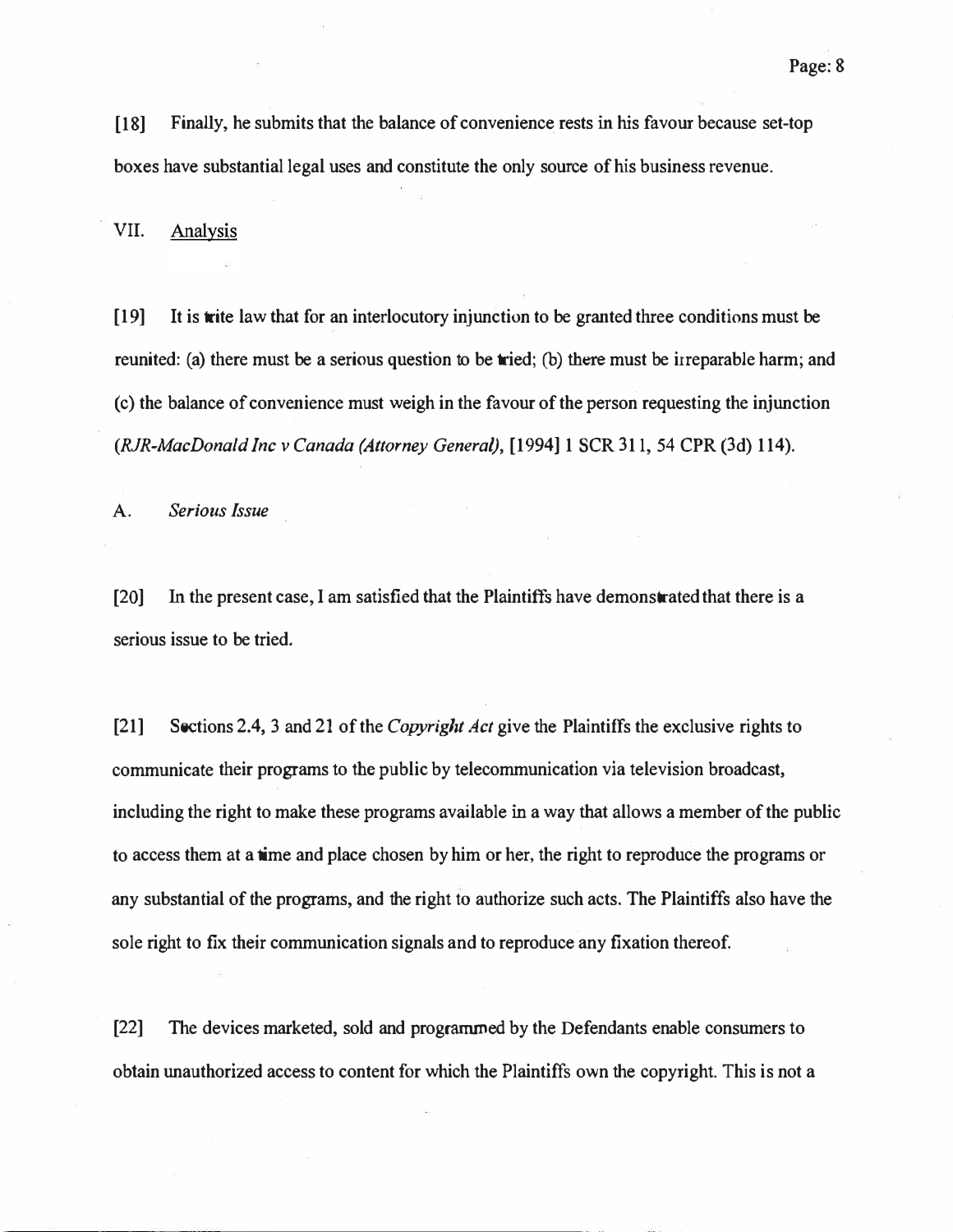case where the Defendants merely serve as the conduit, as was argued by Mr. Wesley. Rather, they deliberately encourage consumers and potential clients to circumvent authorized ways of accessing content – say, by a cable subscription or by streaming content from the Plaintiffs' websites – both in the manner in which they promote their business, and by offering tutorials in how to add and use applications which rely on illegally obtained content. The statutory defence provided in paragraph 2.4(1)(b) of the *Copyright Act* does not apply to the Defendants who go above and beyond selling a simple "means of telecommunication". They also engage in acts related to the content of the infringed communications (Society of Composers, Authors and Music Publishers of Canada v Canadian Assn of Internet Providers, 2004 SCC 45 at para 92). Consumers can consequently stream or download the Plaintiffs' programs and store them on their device without authorization from the Plaintiffs. This constitutes *prima facie* copyright infringement pursuant to soction 27 of the Copyright Act.

[23] The Plaintiffs claim that the Defendants induce and authorize consumers to infringe their copyright constituting an additional serious issue to be tried. The Defendant Mr. Wesley argues that the test for inducement in Maclennan v Produits Gilbert Inc, 2006 FCA 204 on which the Plaintiffs rely, only applies in patent cases.

[24] This is an issue to be determined at trial and not at this interlocutory stage. In my view, the only reason why many users have access to infringing content is because set-top boxes preloaded with KODI (and the proper add-ons), Showbox or a private IPTV service make it extremely easy to do so. While some consumers might have the desire and technical knowledge to seek out and download such applications, many others might not. The Defendants market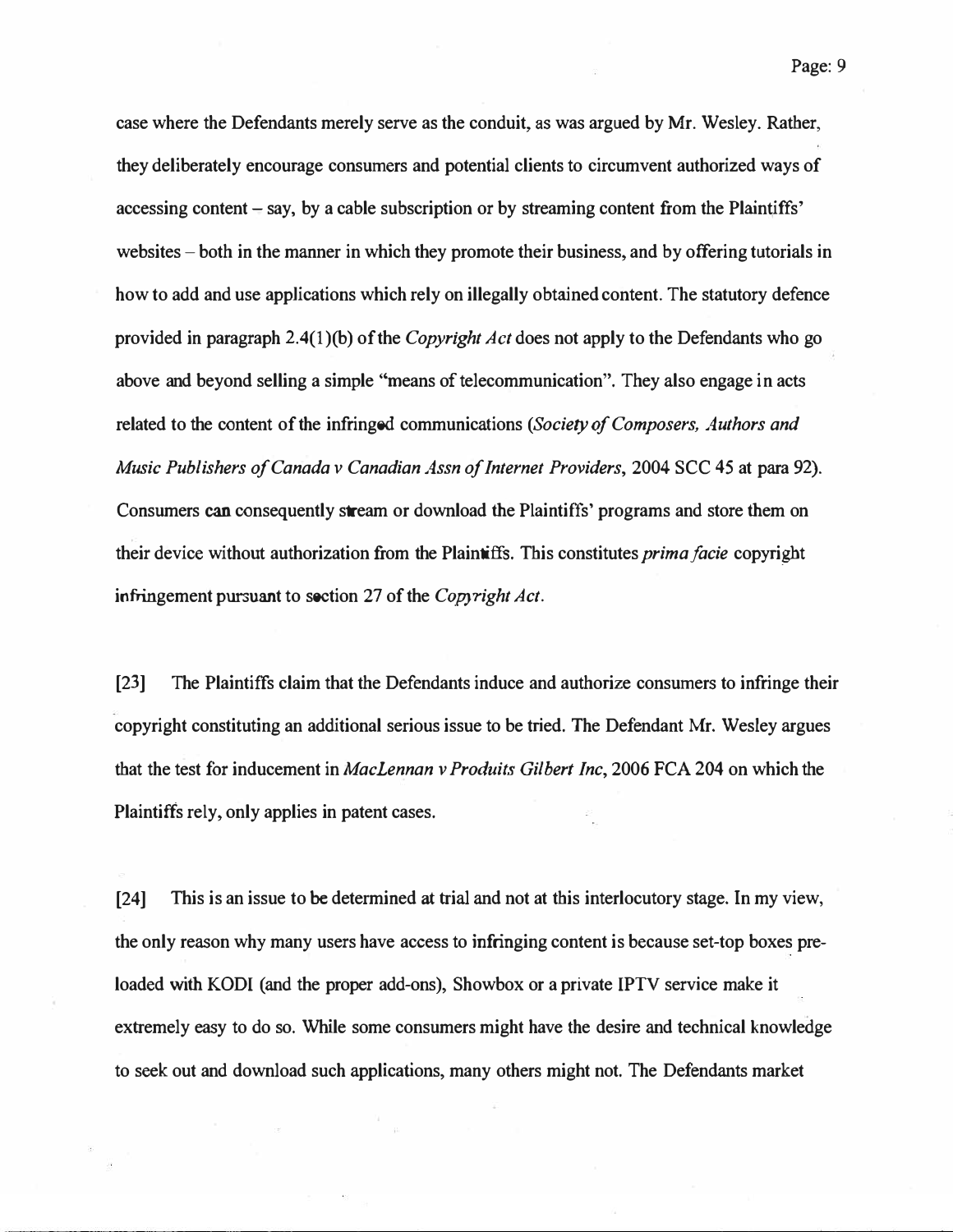themselves to consumers specifically on the basis that their "plug-and-play" set-top boxes make it easy to eliminate the need for a cable subscription:

- A. The iTVBox Defendant doclares itself to be the "Original Cable Killer" and provides detailed instructions to users on how to access copyright infringing content;
- B. The Android Bros Defendant assures users that they can "cancel cable today" and still watch all of their television programs for free;
- C. The WatcbNSaveNow Defendant declares itself to be an expert in helping users cut their cable dependency;
- D. The My Electronics Defendant advertises its pre-loaded set-top boxes as providing free on-demand access to international channels and television programming;
- E. The MtlFreeTV Defendant advertises its pre-loaded set-top boxes as providing access to "Every Movie Ever Made", "Every TV Show Ever Made" and "Live Sports and Events" and operates a YouTube channel on which it shares video tutorials instructing users on how to use its set-top boxes and the applications installed thereon.

[25] For the above reasons, I am satisfied that the allegations of inducement constitute a serious issue.

[26] Similarly, with regard to the issue of authorization, many consumers may not realize that the content they are accessing infringes copyright law. The Plaintiffs make a strong *prima facie*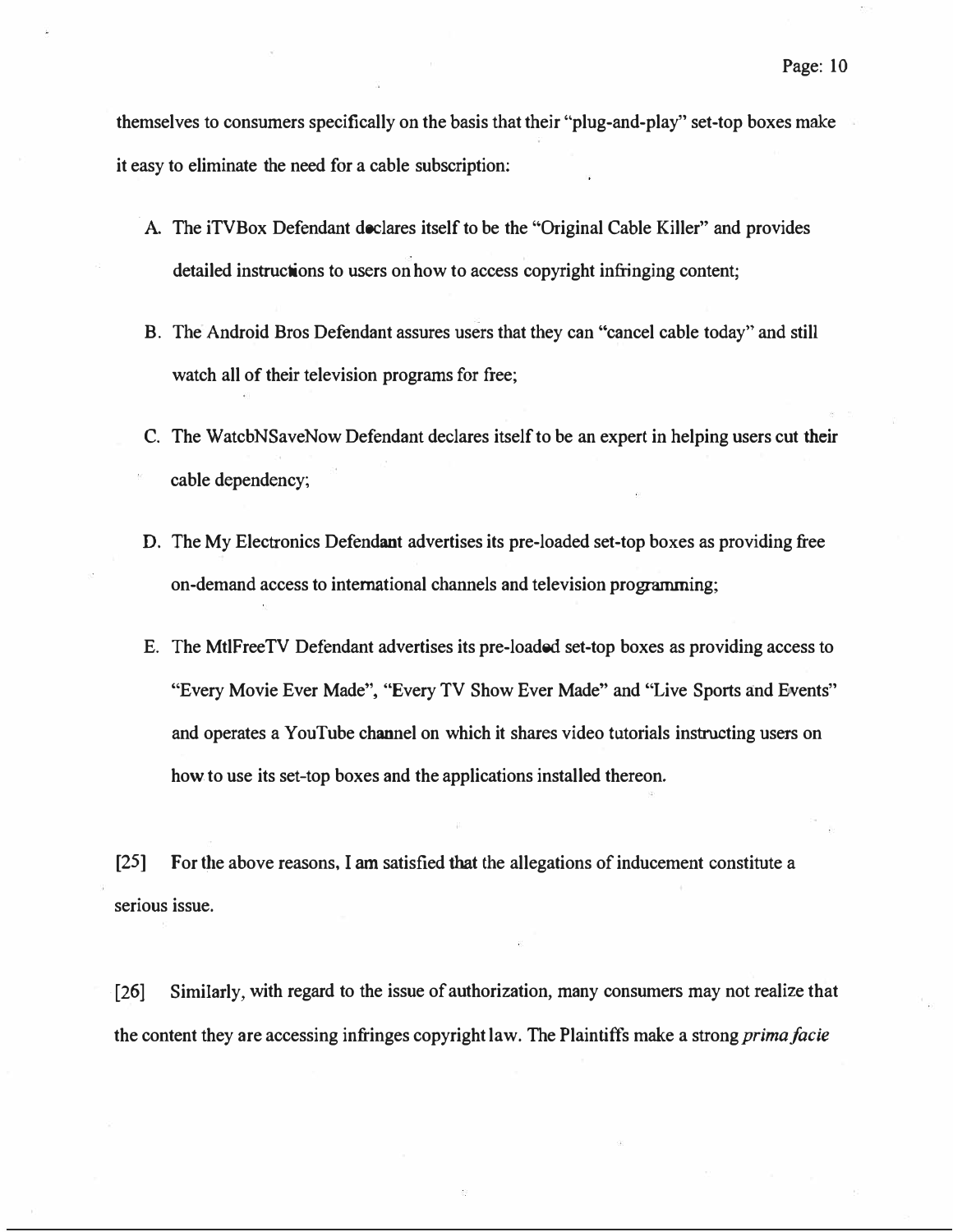. case that the Defendants, through their products and advertising, sanction and encourage accessing copyrighted content through streaming sites or private IPTV services.

[27] I also find that the Plaint if the made a strong *prima facie* case that the devices sold by the Defendants are used to access content that may contravene paragraph  $9(1)(c)$  of the Radiocommunication Act. Streaming sites that rebroadcast the Distribution Plaintiffs' J programming are not authorized to communicate those works to the public. A user who accesses these works might also contravene the Radiocommunication Act.

**B.** Irreparable Harm

[28] The jurisprudence recognizes that allegations of copyright infringement demand special consideration and that if substantial or complete copying is established, the Plaintiffs should succeed both at the interlocutory stage and at trial (Somerville House Books Ltd v Tormont Publications Inc (1993), 50 CPR (3d) 390 (FCTD)).

[29] Contrarily to what the Plaintiffs submit relying on *Gianni Versace SPA v 1154979* Ontario Ltd, 2003 FC 1015 at para 28 [Versace], this special consideration does not relieve them from the burden of establishing that they would suffer irreparable haim that could not be compensated with damages. In Versace, Prothonotary Lafreniere adopted the reasoning of Justice Nadon in Diamant Toys Ltd v Jouets Bo-Jeux Toys Inc, 2002 FCT 384 [Diamant Toys]. Diamant Toys has subsequently been read by this Court as being restricted to cases where there is a finding of blatant copyright infringement (Geophysical Service Inc at para 34; Western Steel and Tube Ltd v Erickson Manufacturing Ltd, 2009 FC 791 at paras 1 l-12).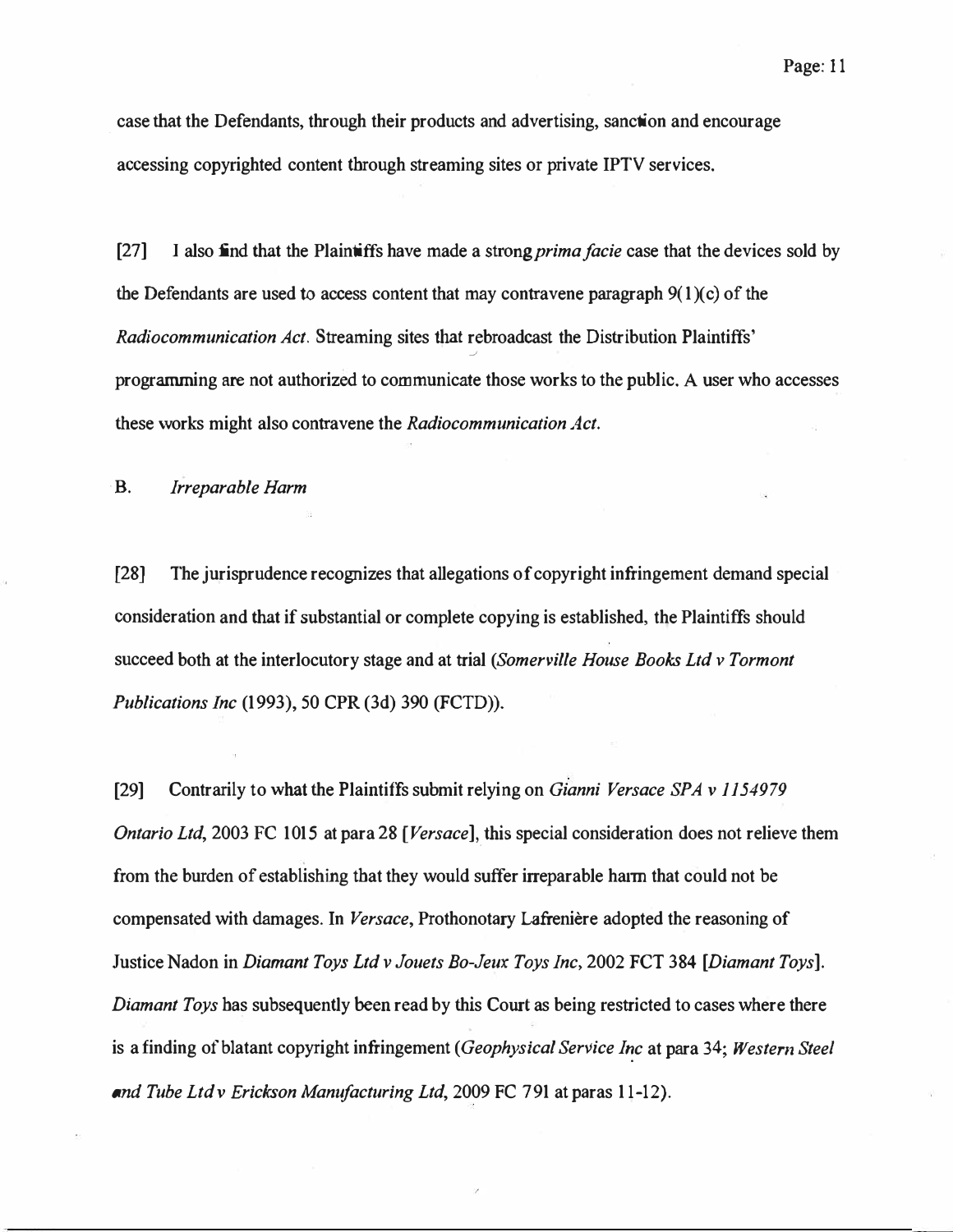[30] That being said, I agree with the statement by Justice Annis in *Geophysical Service Inc* 

that a strong finding on one prong of the tripartite injunction test  $-$  as is the case here  $-$  may

lower the threshold on the other two prongs:

[35] Moreover, the three prongs of the interlocutory injunction test are to some degree to be treated together and not as separate silos: Robert J. Sharpe, *Injunctions and Specific Performance*, loose-leaf (Aurora: Canada Law Book, 2010 at para 2.600) as quoted in Morguard Corporation v Inn Vest Properties Ottawa GP Ltd, 2012 ONSC 80 at para 12:

> The terms 'irreparable harm', 'status quo' and 'balance of convenience' do not have a precise meaning. They are more properly seen as guides which take colour and definition in the circumstances of each case. More importantly, they ought not to be seen as separate, water-tight categories. These factors relate to each other, and strength on one part of the test ought to be permitted to compensate for weaknesses on another.

[36] There exist situations where the applicant's case is sufficiently strong that the threshold for meeting the other two factors can be set so low as to be irrelevant. I believe that this may have been the approach underlying the statement in *Diamant Toys*, above; that it was not necessary to establish irreparable harm where copying is blatant.

[31] I find that the Plaintiffs have established that they would suffer irreparable harm if this injunction were not granted. The market for pre-loaded set-top boxes is rapidly and steadily growing, in a way that cannot be precisely quantified at the moment. The continuing sale of preloaded set-top boxes will "place devices in the hands of consumers which the plaintiffs, even if successful at trial, will not be able, in most cases, to locate or to effectively restrain" from accessing copyrighted content (Titan Linkabit Corp v SEE See Electronic Engineering Inc, [1993] FCJ No 208, 48 CPR (3d) 62 at 78-79 (FCTD)). Each user who purchases a pre-loaded set-top box has an incentive to permanently cancel his or her subscription to a distribution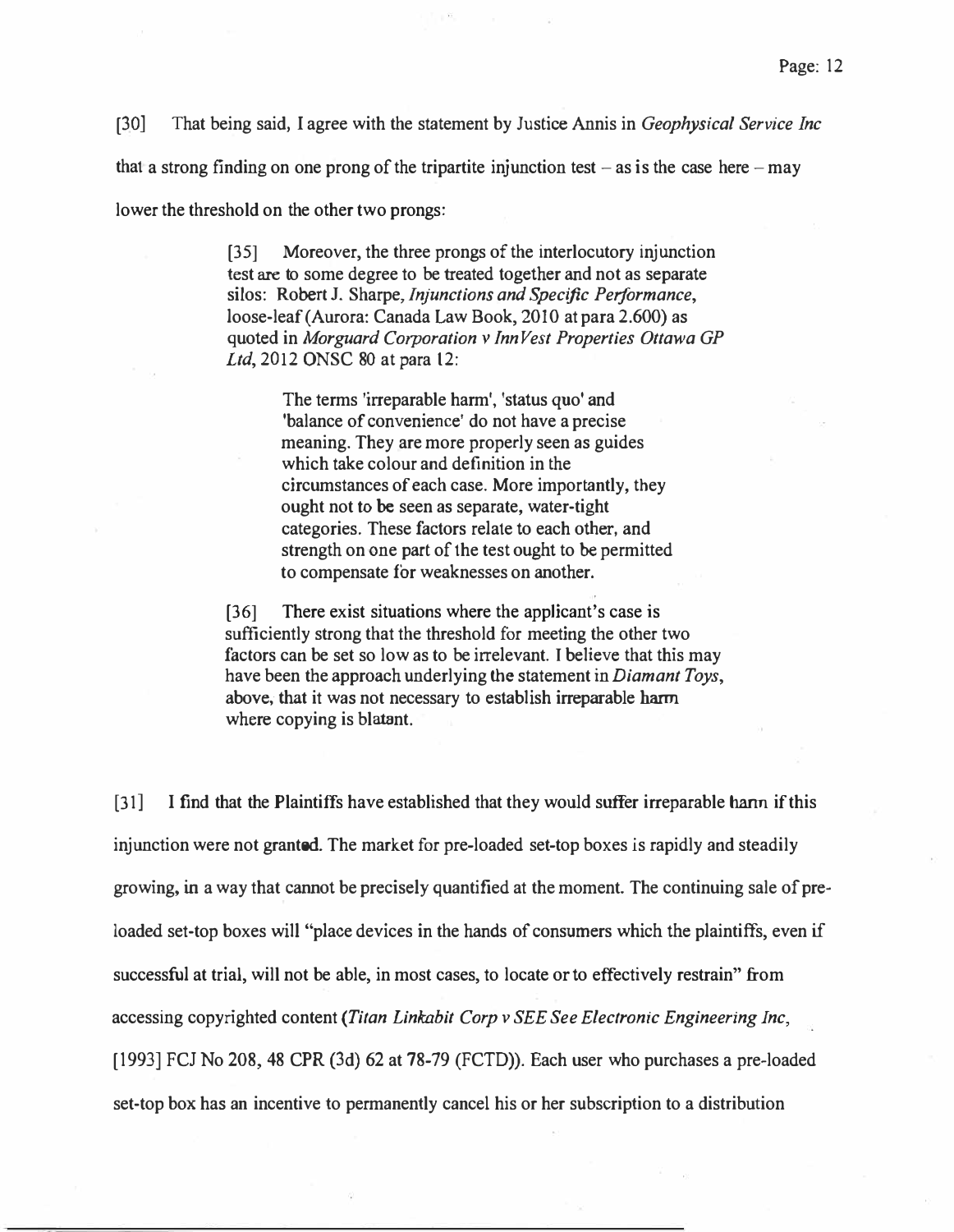service such as those offered by the Distribution Plaintiffs. The loss of actual and potential customers constitutes irreparable harm, as recognized in Telewizja Polsat SA v Radiopol Inc, 2005 FC 1179 at para 22.

[32] The market for pre-loaded set-top boxes will keep growing if left unchecked and the Defendants, or any defendant that may be added to the present claim, are unlikely to have the financial resources required to compensate the Plaintiffs for their losses should the latter succeed on the merits. I am therefore satisfied that they have established that they will suffer irreparable harm.

C. Balance of Convenience

[33] On the question of balance of convenience, I take note of the fact that the Defendants' products display numerous legal applications and generally have the effect of turning a standard television set into a "smart TV". However, given the *prima facie* copyright infringement case made out by the Plaintiffs, I find that in this case the balance of convenience favours the Plaintiffs and the Defendants' businesses will not unduly suffer from being restricted to selling and advertising only legal, non-copyright-infringing applications until this Court's decision on the merits.

[34] Finally, I note that all Plaintiffs have provided undertakings to abide by any damage award made by this Court arising out of any improper execution of the requested orders.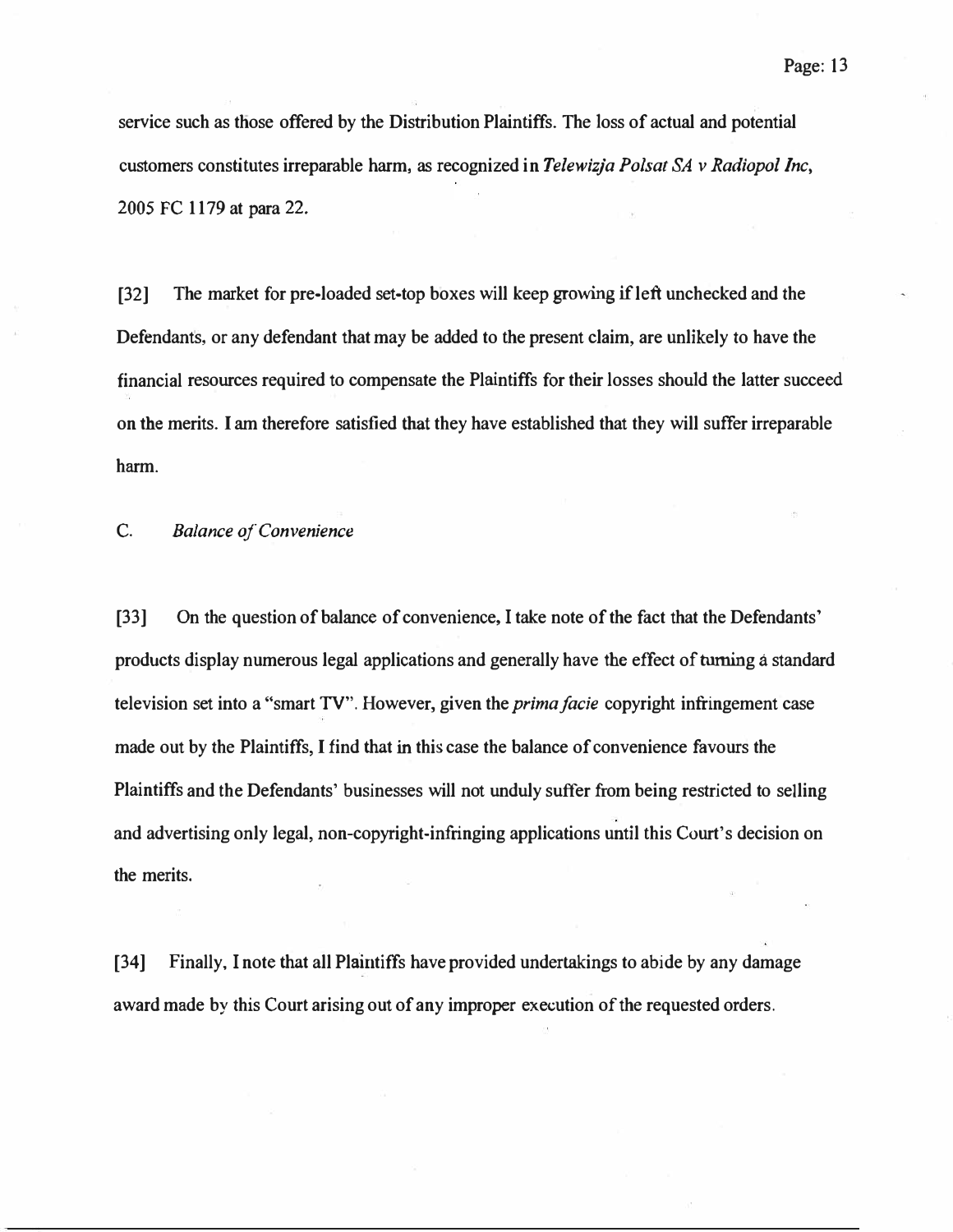#### VIII. Additional Defendants

[35] The Plaintiffs request that the interlocutory injunction apply not only to the known Defendants, but also to any other individuals or businesses that advertise, offer for sale or sell pre-loaded set-top boxes. They contend this is necessary given the steadily growing nwnber of individuals or businesses selling pre-loaded set-top boxes [Packagers] and their ever-evolving activities.

[36] The Plaintiffs cite the Supreme Court of Canada's decision in MacMillan Bloedel Ltd v Simpson, [1996] 2 SCR 1048 [MacMillan Bloedel], as authority that non-parties can be bound to . . respect injunctions on pain of being held in contempt of court. That case involved an injunction which specifically enjoined "all persons having notice of the Order" from impeding MacMillan Bloedel's logging operations (MacMillan Bloedel at para 5).

[37] However, the circumstances in the present case are quite different. The Court is not being asked to "restrain large-scale public action violative of private rights" or a "mass obstruction" of property (MacMillan Bloedel at paras 33, 11). Thus, I believe an injunction of the type approved in *MacMillan Bloedel* would be overbroad in this case. The injunction will only enjoin parties which the Plaintiffs have identified as Defendants. Any new co-Defendants will have fourteen (14) days from the moment they are added as co-Defendants to bring a motion to the Court to challenge the issuance of the interlocutory injunction as it applies against them.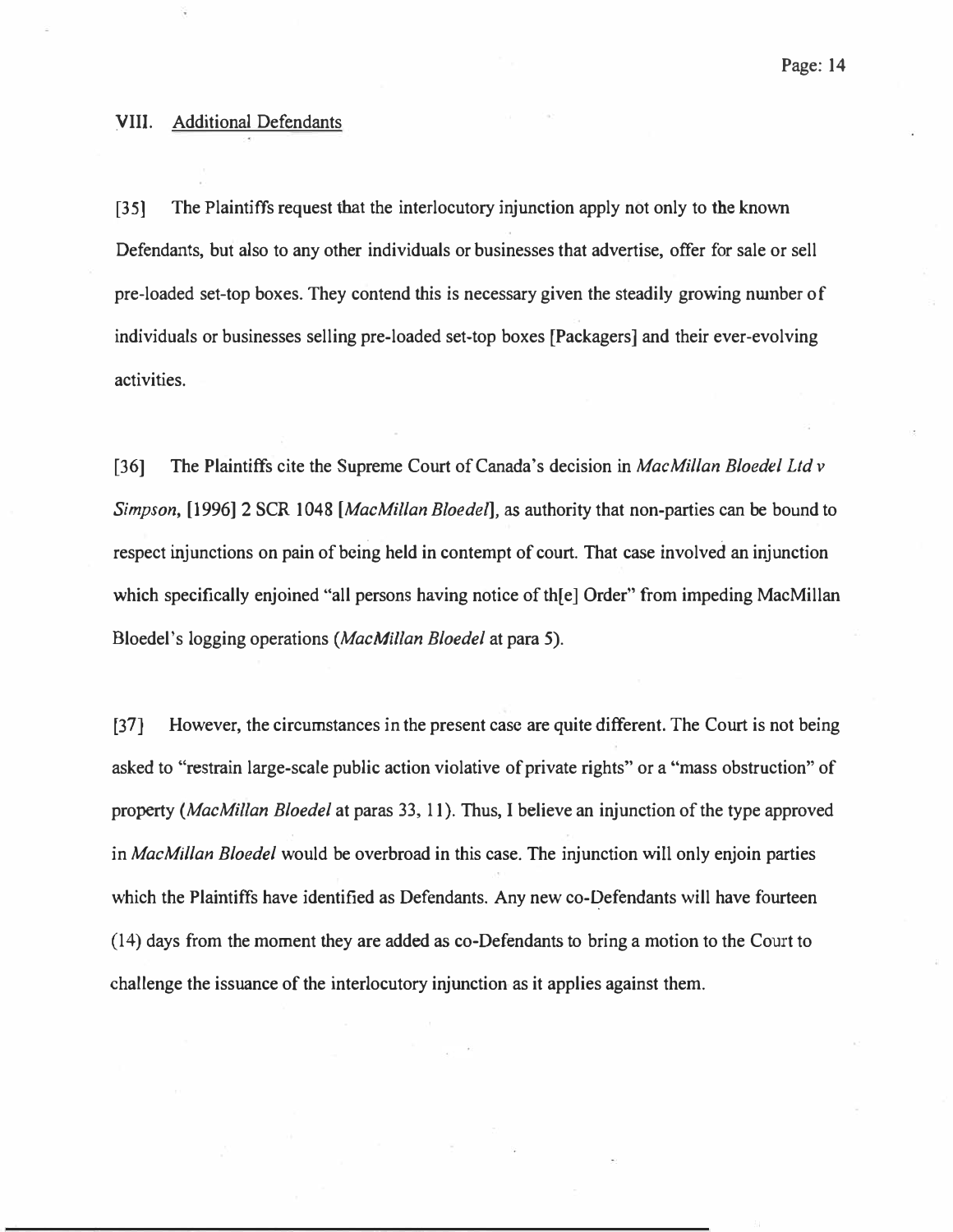## IX. Conclusion

[3 8] This is a motion for injunctive relief with respect to an emerging phenomenon in the Canadian market, that of pre-loaded "plug-and-play" set-top boxes. These boxes have several uses for consumers, some of which are perfectly legal and some which skirt around the fringes of copyright law. This is not the first time a new technology has been alleged to violate copyright law, nor will it be the last. These are questions for the Court to resolve at trial rather than at this interlocutory stage. For the time being, I am satisfied that the Plaintiffs have established a strong prima facie case of copyright infringement and that an injunction would prevent irreparable harm without unduly inconveniencing the Defendants.

[39] The Plaintiffs having met each part of the three-prong test, I grant the Plaintiff's motion for an interlocutory injunction until the final disposition of the case. The injunction will be issued with different terms than those sought by the Plaintiffs for the reasons stated above. Costs shall be in the cause.

#### **ORDER**

## THIS COURT ORDERS that:

- 1. The motion for an interlocutory injunction order valid until such time as this Court renders a final Judgment on the merits is granted;
- 2. The Defendants, their agents, employees, associates, and representatives, are enjoined and restrained from directly or indirectly: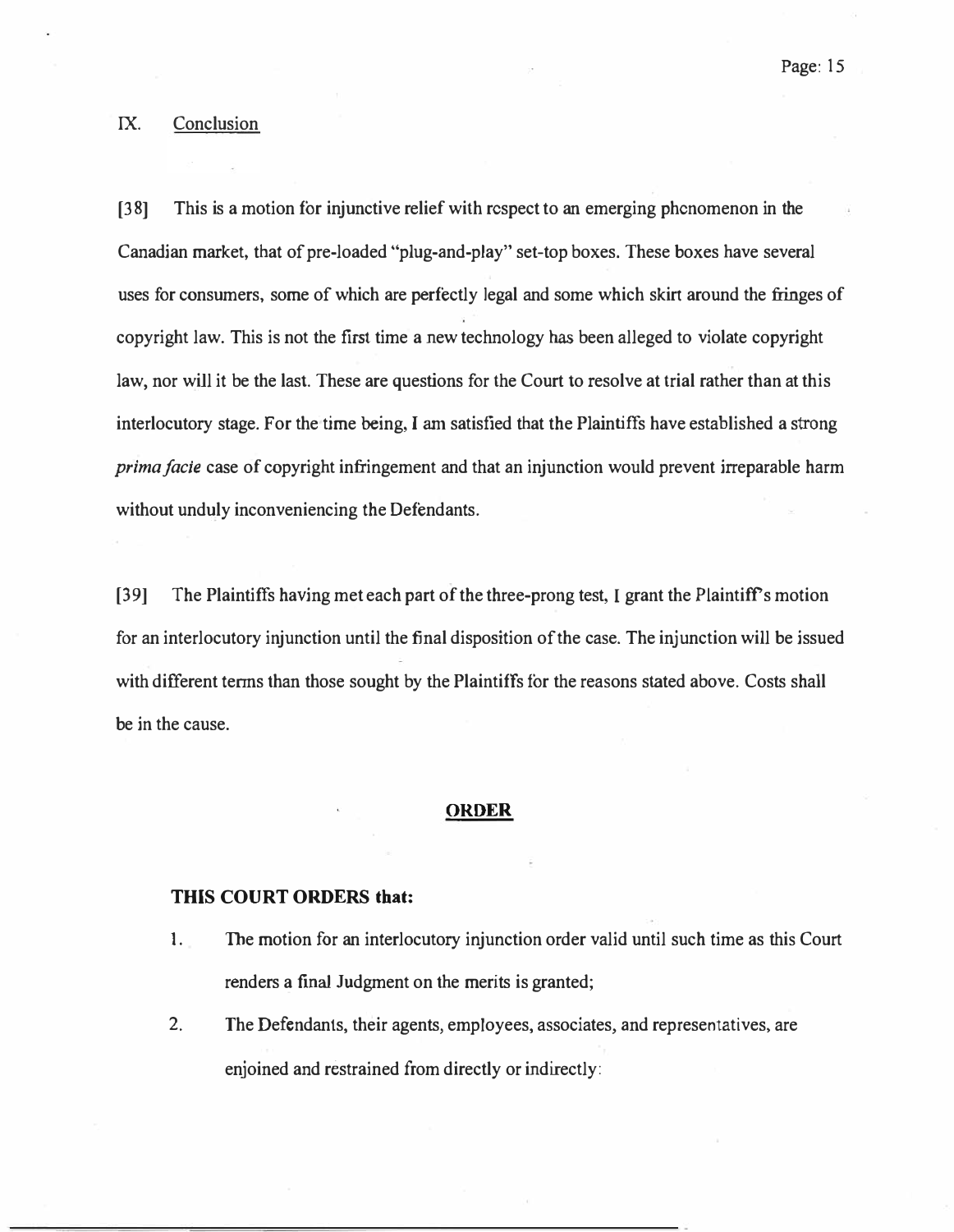- a. Communicating works for which the copyright is owned by the Plaintiffs [the Plaintiffs' Programs] to the public by telecommunication, including by configuring, advertising, offering for sale or selling set-top boxes that are adapted to provide users with unauthorized access to the Plaintiffs' Programs [Pre-loaded Set-top Boxes];
- b. Manufacturing, importing, distributing, leasing, offering for sale, selling, installing, modifying, operating or possessing Pre-loaded Set-top Boxes that are used or intended to be used to receive the Plaintiffs' subscription programming signal after it has been decoded otherwise than under and in accordance with an authorization from the Plaintiffs;
- c. Inducing or authorizing anyone to infringe the Plaintiffs' rights to communicate the Plaintiffs' Programs to the public by telecommunication, including by configuring, advertising, offering for sale or selling Preloaded Set-top Boxes;
- d. Inducing or authorizing anyone to infringe the Plaintiffs' rights to reproduce the Plaintiffs' Programs or the communication signal on which the Plaintiffs Programs are carried, including by configuring, advertising, offering for sale or selling Pre-loaded Set-top Boxes that permit users to permanently download the content to which they have access;
- e. Advertising, offering for sale or selling subscriptions to.Private Internet Protocol Television [IPTV] Services, as described in these Reasons for Order and Order, including by advertising, offering for sale or selling of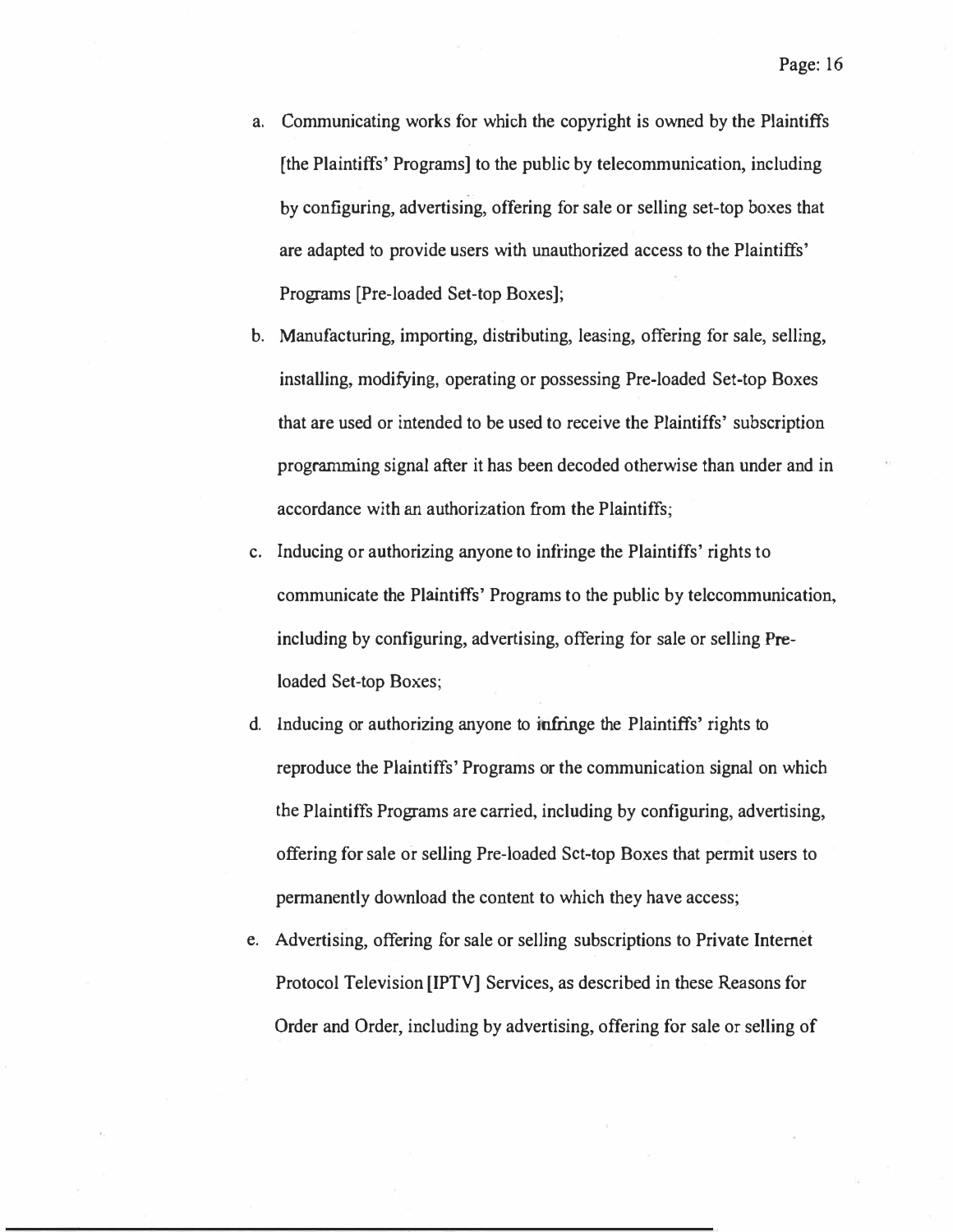Pre-loaded Set-top Boxes that permit users to access Private IPTV Services;

- f. As more particularly applicable to the Defendant 1326030 Ontario Inc. dba iTVBox.net, configuring, advertising, offering for sale or selling any Preloaded Set-top Box having the characteristics listed at paragraphs 2(a) to 2(e), including the iTVBox Premium Edition Pre-loaded Set-top Box;
- g. As more particularly applicable to the Defendant 2368120 Ontario Inc. dba My Electronics, configuring, advertising, offering for sale or selling any Pre-loaded Set-top Box having the characteristics listed at paragraphs 2(a) to 2(e), including the BTV Box, the HiMedia Q3, the M8 Android Box, the MXIII Android Box, the Shava Box, the Jadoo4, the Himedia H8, the MXQ Amlogic S805 Quad-Core TV Box, and the Zoomtak T8 Pre-loaded Set-top Boxes;
- h. As more particularly applicable to the Defendant Android Bros Inc., configuring, advertising, offering for sale or selling any Pre-loaded Set-top Box having the characteristics listed at paragraphs 2(a) to 2(e), including the ABX6 and ABX7 TV Pre-loaded Set-top Boxes;
- i. As more particularly applicable to the Defendant WatchNSaveNow Inc., configuring, advertising, offering for sale or selling any Pre-loaded Set-top Box having the characteristics listed at paragraphs 2(a) to 2(e), including the AVOV TVOnline IPTV Set-top BoxV2, the Zoomtak T8 Plus Quadcore Android Box, the Zoomtak K5 Quadcore 4.4 Android Box, and the OTT M8S Quad Core 4K 4.4 Android Box Pre-loaded Set-top Boxes;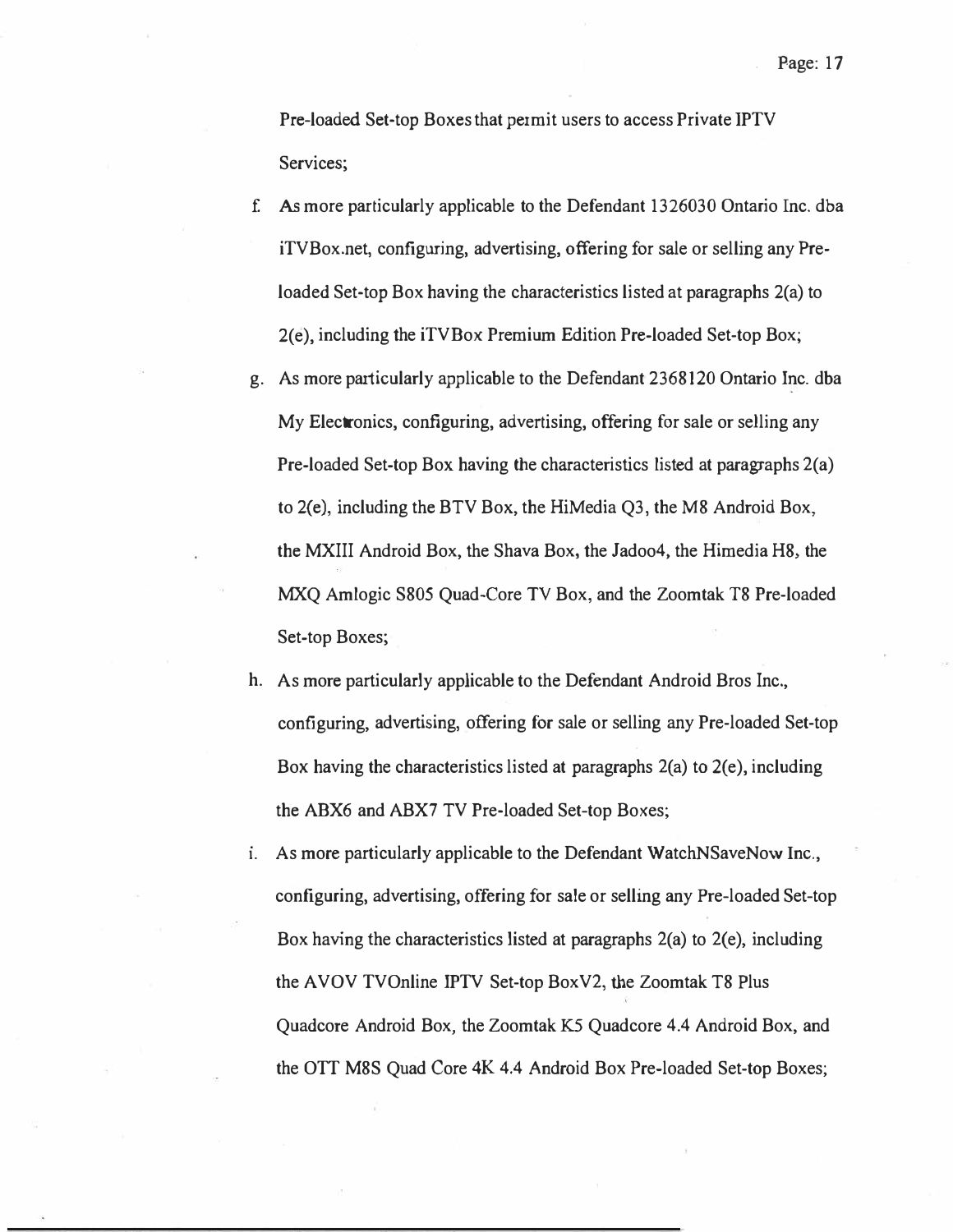- J. As more particularly applicable to the Defendant Vincent Wesley dba MtlFreeTV.com, configuring, advertising, offering for sale or selling any Pre-loaded Set-top Box having the characteristics listed at paragraphs 2(a) to 2(e), including the MXQ, MXIII and Minix X8-H Plus Pre-loaded Settop Boxes.
- 3. Should the Plaintiffs identify additional individuals or businesses selling Preloaded Set-top Boxes having the characteristics listed at paragraphs  $2(a)$  to  $2(e)$ , they may serve this Order upon these individuals or businesses;
- 4. Should the Plaintiffs serve this Order upon additional individuals or businesses pursuant to paragraph 3, they may amend their pleadings to include these individuals or businesses as co-Defendants within ten (10) days of such service.
- 5. Any individuals or businesses who have been added as a co-Defendants pursuant to paragraph 4 of this Order may bring a motion before the Court to seek any variation of this Order as it applies against them, if they so choose, within fourteen (14) days of being added as a co-Defendants; and
- 6. Costs shall be payable in the cause ..

"Daniele Tremblay-Lamer" Judge